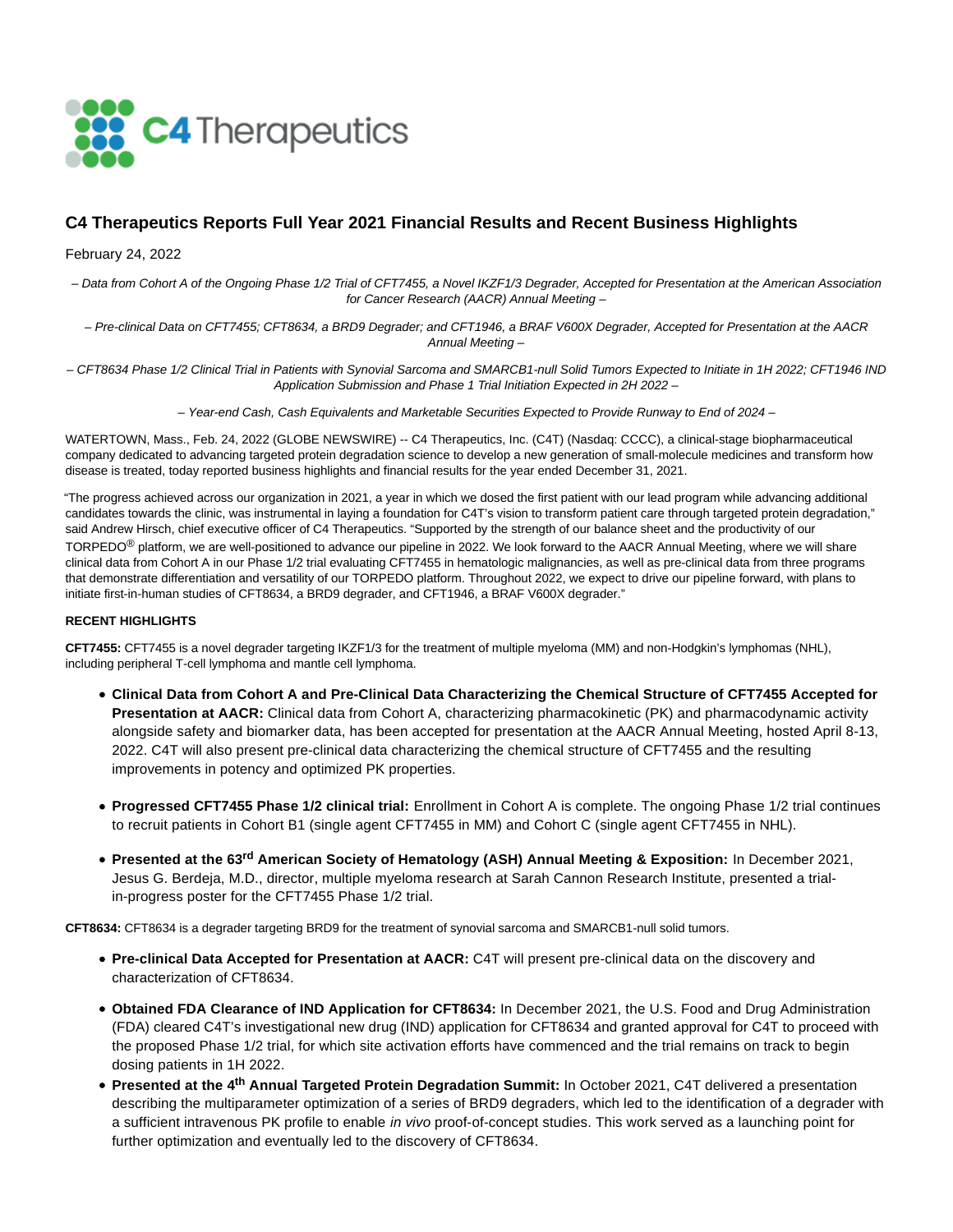**CFT1946:** CFT1946 is a mutant-selective degrader of BRAF V600X for the treatment of V600 mutant solid tumors.

**Pre-clinical Data Accepted for Presentation at AACR:** C4T will present pre-clinical data on the discovery and characterization of CFT1946.

**CFT8919:** CFT8919 is a potent and selective degrader of EGFR L858R for the treatment of non-small cell lung cancer.

**Presented at the 4th Annual Targeted Protein Degradation Summit:** In October 2021, C4T delivered an encore presentation of the Company's June presentation at the Keystone Symposium on targeted protein degradation. The presentation included pre-clinical data demonstrating CFT8919 is active in *in vitro* and *in vivo* models of acquired resistance to approved EGFR inhibitors that harbor resistance-causing secondary mutations in EGFR.

#### **KEY UPCOMING MILESTONES**

The company plans to achieve the following milestones in 2022:

#### **CFT7455**

- Present clinical data from Cohort A of ongoing Phase 1/2 trial of CFT7455 at the AACR Annual Meeting.
- Present pre-clinical data characterizing the chemical structure of CFT7455 and the resulting improvements in potency and optimized PK properties at the AACR Annual Meeting.
- Progress CFT7455 Phase 1/2 trial toward identifying a recommended Phase 2 dose for MM and NHL.

#### **CFT8634**

- Present pre-clinical data on the discovery and characterization of CFT8634 in synovial sarcoma at the AACR Annual Meeting.
- $\bullet$  Initiate a Phase 1 trial for CFT8634 in synovial sarcoma and SMARCB1-null solid tumors in 1H 2022.

#### **CFT1946**

- Present pre-clinical data on the discovery and characterization of CFT1946 in BRAF V600X driven cancers at the AACR Annual Meeting.
- Submit an IND application and initiate a Phase 1 trial of CFT1946 in BRAF V600X-driven cancers including melanoma, colorectal and non-small cell lung cancer in 2H 2022.

## **CFT8919**

Complete IND-enabling activities for CFT8919 by year-end 2022.

#### **UPCOMING INVESTOR EVENTS**

C4T will participate in the following upcoming investor conferences:

- February 24, 2022 BMO Biopharma Spotlight Series: Protein Degraders and Other Next Gen Technologies
- March 9, 2022 Cowen & Co. 42<sup>nd</sup> Annual Health Care Conference
- March 16, 2022 Guggenheim Targeted Protein Degradation Day
- March 17, 2022 Oppenheimer's 32nd Annual Healthcare Conference

#### **FULL YEAR 2021 FINANCIAL RESULTS**

**Revenue:** Total revenue for the year ended December 31, 2021 was \$45.8 million, compared to \$33.2 million for the year ended December 31, 2020. Total revenue reflects revenue recognized under collaboration agreements with Roche, Biogen and Calico. The increase in revenue was primarily driven by the recognition of all previously unrecognized consideration allocated to the BRAF program upon the termination of the Roche agreement as related to that target.

**Research and Development (R&D) Expense:** R&D expense for the year ended December 31, 2021 was \$94.7 million, compared to \$78.4 million for the year ended December 31, 2020. The increase in R&D expense was primarily attributable to clinical costs incurred during the year, an increase in preclinical costs related to our lead programs, and increased workforce expenses to support our growing clinical development activities.

**General and Administrative (G&A) Expense:** G&A expense for the year ended December 31, 2021 was \$33.3 million, compared to \$15.2 million for the year ended December 31, 2020. The increase in G&A expense was primarily attributable to increased workforce expenses from our growing G&A function, and higher professional fees and insurance costs resulting from our transition to a public company in October 2020.

**Net Loss and Net Loss per Share:** Net loss for the year ended December 31, 2021 was \$83.9 million, compared to \$66.3 million for the year ended December 31, 2020. Net loss per share for the year ended December 31, 2021 was \$1.82, compared to \$5.83 for the year ended December 31, 2020. The decrease in net loss per share despite the increase in net loss was driven by a significant increase in the weighted-average shares outstanding from 11,370,328 as of December 31, 2020 to 46,041,733 as of December 31, 2021. This increase in shares outstanding was caused by our initial public offering of 11,040,000 common shares in October 2020 and the resultant conversion of then outstanding shares of redeemable convertible preferred stock into 30,355,379 shares of common stock, together with our issuance of 4,887,500 shares of common stock upon the closing of our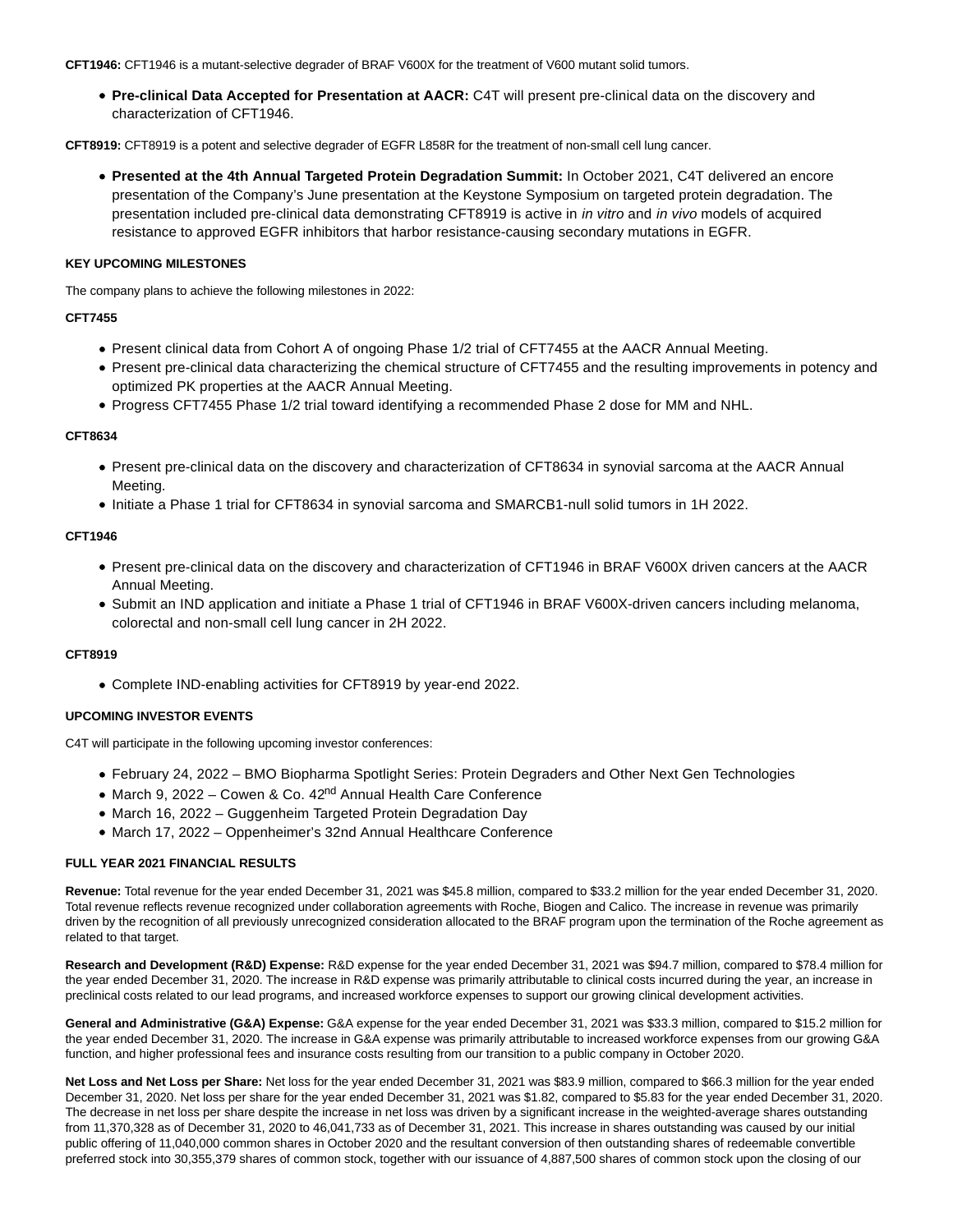follow-on public offering in June 2021.

**Cash Position and Financial Guidance:** Cash, cash equivalents and marketable securities as of December 31, 2021 were \$451.5 million, compared to \$371.7 million as of December 31, 2020. The change in cash was primarily driven by net proceeds from our June 2021 follow-on public offering of \$169.5 million, offset by expenditures to fund operations. C4T expects that its cash, cash equivalents and marketable securities as of December 31, 2021, together with future payments expected to be received under existing collaboration agreements, will be sufficient to fund planned operating expenses and capital expenditures to the end of 2024.

#### **About C4 Therapeutics**

C4 Therapeutics (C4T) (Nasdaq: CCCC) is a clinical-stage biopharmaceutical company dedicated to delivering on the promise of targeted protein degradation science to create a new generation of medicines that transforms patients' lives. C4T is leveraging its TORPEDO ® platform to efficiently design and optimize small-molecule medicines that harness the body's natural protein recycling system to rapidly degrade disease-causing proteins, offering the potential to overcome drug resistance, drug undruggable targets and improve patient outcomes. C4T is advancing multiple targeted oncology programs to the clinic and expanding its research platform to deliver the next wave of medicines for difficult-to-treat diseases. For more information, please visi[t www.c4therapeutics.com.](https://www.globenewswire.com/Tracker?data=qavhkENVFt8CLfHBrnxXMZ7udA0hkv1z2ihxoatbvTuFIYBs34zuZ_nX_itaYi7myBT-bTk4ic-JC4wA9G_S_qeo98nsiw7b8Ef3AocSYSQ=)

#### **Forward-Looking Statements**

This press release contains "forward-looking statements" of C4 Therapeutics, Inc. within the meaning of the Private Securities Litigation Reform Act of 1995. These forward-looking statements may include, but may not be limited to, express or implied statements regarding our ability to develop potential therapies for patients; the design and potential efficacy of our therapeutic approaches; the predictive capability of our TORPEDO<sup>®</sup> platform in the development of novel, selective, orally bioavailable degraders; the potential timing, design and advancement of our pre-clinical studies and clinical trials, including the potential timing for regulatory authorization related to clinical trials; our ability and the potential to successfully manufacture and supply our product candidates for clinical trials; our ability to replicate results achieved in our pre-clinical studies or clinical trials in any future studies or trials; our ability to present pre-clinical and/or clinical data at medical meetings or in other forums at the times anticipated or planned; anticipated revenue under our existing collaboration agreements; our current resources and expected cash runway; anticipated milestones in 2022 and regulatory developments in the United States and foreign countries. Any forward-looking statements in this press release are based on management's current expectations and beliefs of future events and are subject to a number of risks and uncertainties that could cause actual results to differ materially and adversely from those set forth in or implied by such forward-looking statements. These risks and uncertainties include, but are not limited to: uncertainties related to the initiation, timing, advancement and conduct of pre-clinical and clinical studies and other development requirements for our product candidates; the risk that any one or more of our product candidates will cost more to develop or may not be successfully developed and commercialized; and the risk that the results of pre-clinical studies and/or clinical trials will or will not be predictive of results in connection with future studies or trials. For a discussion of these and other risks and uncertainties, and other important factors, any of which could cause our actual results to differ from those contained in the forward-looking statements, see the section entitled "Risk Factors" in C4 Therapeutics' most recent Annual Report on Form 10-K and/or Quarterly Report on Form 10-Q, as filed with the Securities and Exchange Commission. All information in this press release is as of the date of the release, and C4 Therapeutics undertakes no duty to update this information unless required by law.

# **Condensed Consolidated Balance Sheet Data**

**(in thousands)**

|                                                  | December 31. |         |  |         |
|--------------------------------------------------|--------------|---------|--|---------|
|                                                  |              | 2021    |  | 2020    |
| Cash, cash equivalents and marketable securities | S            | 451.479 |  | 371,689 |
| Total assets                                     |              | 506.765 |  | 400,138 |
| Deferred revenue, current and net of current     |              | 56,168  |  | 81.220  |
| Long-term debt - related party                   |              | 10.768  |  | 10.052  |
| Total stockholders' equity                       |              | 389.606 |  | 280.791 |

## **Condensed Consolidated Statement of Operations (in thousands, except per share data)**

|                                                                   | <b>Years Ended December 31.</b> |    |           |  |  |
|-------------------------------------------------------------------|---------------------------------|----|-----------|--|--|
| Revenue from collaboration agreements                             | 2021                            |    | 2020      |  |  |
|                                                                   | \$<br>45.785                    | \$ | 33,195    |  |  |
| Operating expenses:                                               |                                 |    |           |  |  |
| Research and development                                          | 94,665                          |    | 78,440    |  |  |
| General and administrative                                        | 33,254                          |    | 15,204    |  |  |
| Total operating expenses                                          | 127,919                         |    | 93,644    |  |  |
| Loss from operations                                              | (82, 134)                       |    | (60, 449) |  |  |
| Other (expense) income, net                                       |                                 |    |           |  |  |
| Interest expense and amortization of long-term debt—related party | (2, 145)                        |    | (1,229)   |  |  |
| Interest and other income, net                                    | 387                             |    | 393       |  |  |
| Change in fair value of warrant liability-related party           |                                 |    | (5,676)   |  |  |
| Total other (expense) income, net                                 | (1,758)                         |    | (6, 512)  |  |  |
| Loss before income taxes                                          | (83, 892)                       |    | (66, 961) |  |  |
| Income tax benefit (expense)                                      |                                 |    | 626       |  |  |
|                                                                   |                                 |    |           |  |  |